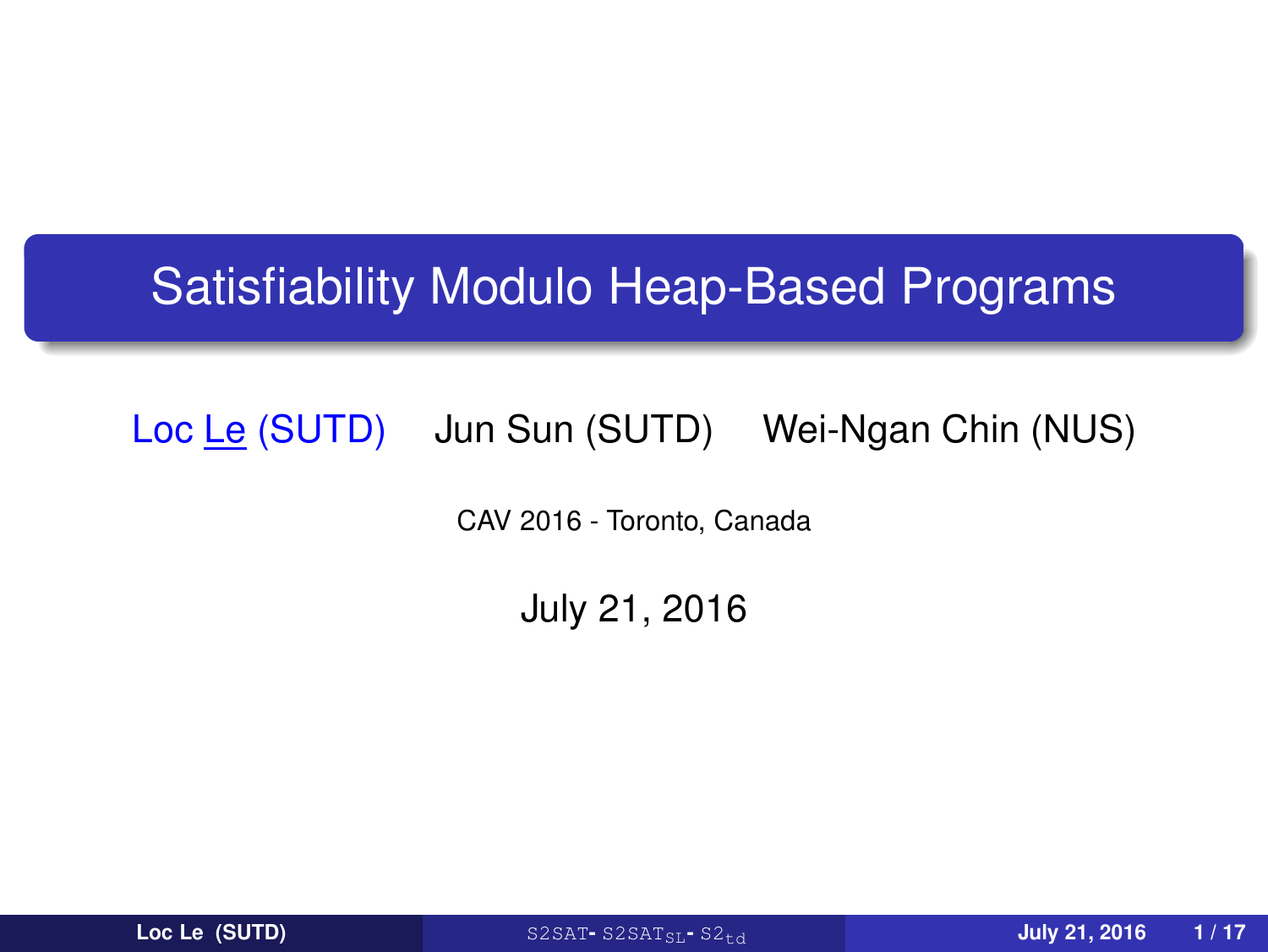# Verifying Heap-Based Programs

### Generating verification conditions for heap-based programs.

```
1 struct node {int val;node next};
2 node sll(int i){
3 if (i==0) return NULL;
4 return new node(i,sll(i-1));
5 }
6 int test(node x){
7 if (x==NULL) return 1;
8 else {
9 if (x->va] \leq 0 return 0:
10 else return test(x->next);
11 }
12 }
13 int main(int n) {
14 if (n<0) return 0;
15 node x = sll(n):
16 int r = \text{test}(x);//positive list?
17 if (r == 0) ERROR():
18 return 1;
19 }
```


Verification Condition: Is ERROR() called?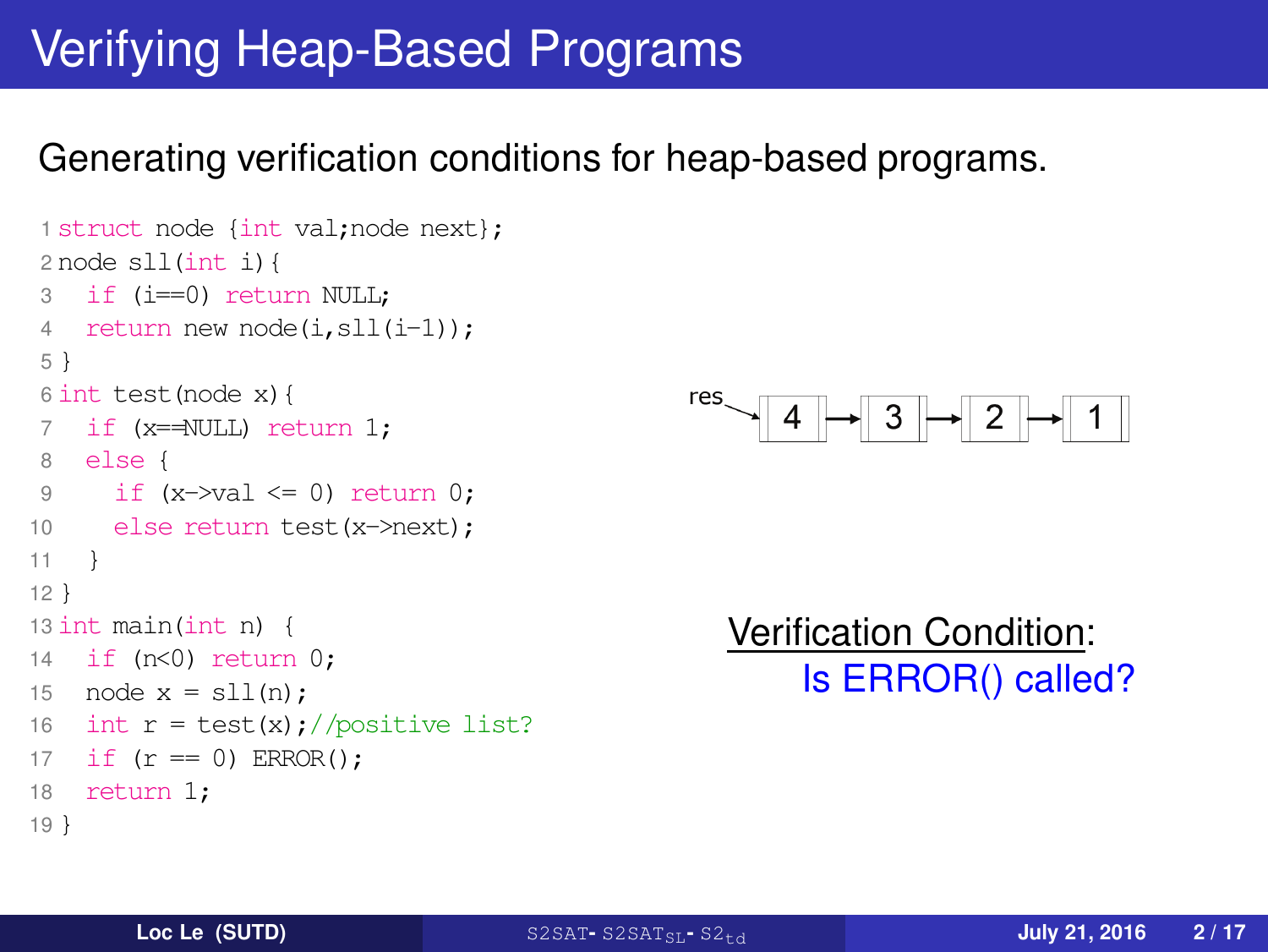Generating verification conditions for heap-based programs.

Related works:

- Constrained Horn Clauses based Verification: Bjørner *et. al.* SMT12, Gurfinkel *et. al.* CAV15 (SeaHorn)
- Large-block encoding: Beyer *et. al.* FMCAD09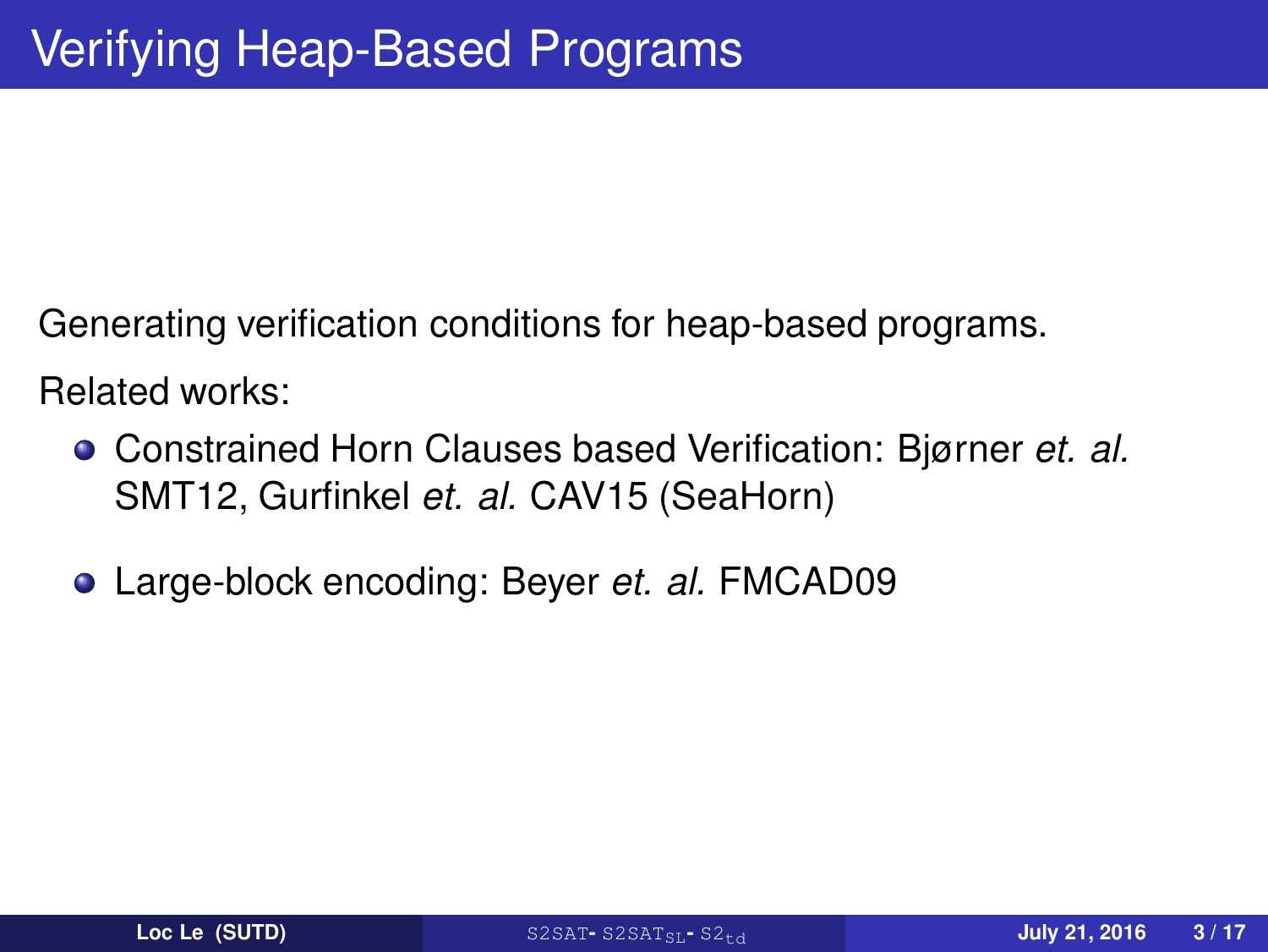# Verifying Heap-Based Programs

### From Verification Problem to Decision Problem.

```
1 struct node {int val;node next};
2 node sll(int i){
3 if (i==0) return NULL;
4 return new node(i,sll(i-1));
5 }
6 int test(node x){
7 if (x==NULL) return 1;
8 else {
9 if (x\rightarrow val \leq 0) return 0;
10 else return test(x->next);
11 }
12 }
13 int main(int n) {
14 if (n<0) return 0;
15 node x = s11(n):
16 int r = \text{test}(x)://positive list?
17 if (r == 0) ERROR();
18 return 1;
19 }
```


$$
\Delta_0 \equiv \mathit{sII}(n,x) * \mathit{test}(x,r_1) \wedge n \geq 0 \wedge r_1 = 0
$$

VCs are in separation logic with Inductive Predicates and arithmetic.

We need a satisfiability solver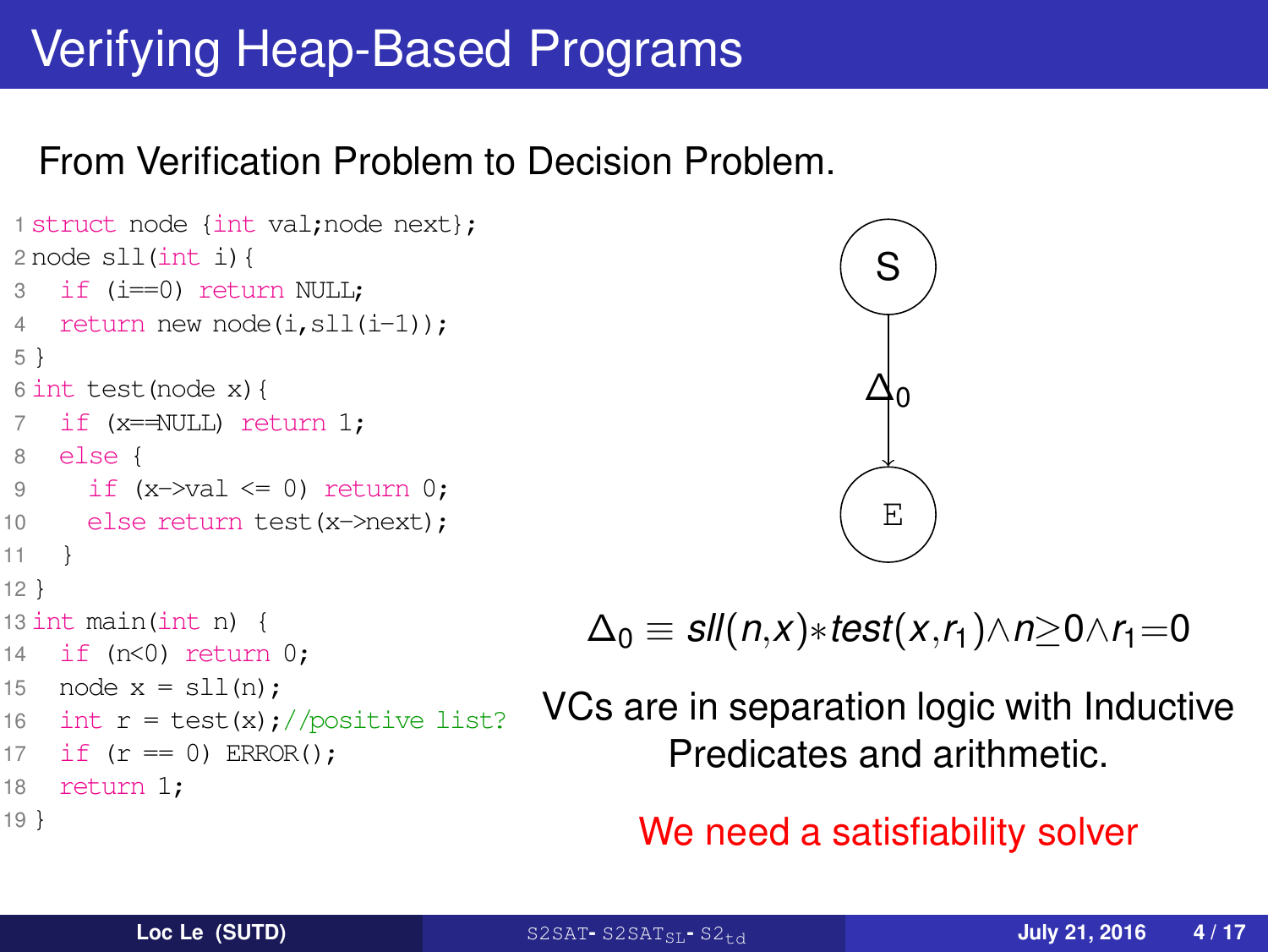new solver for Separation Logic (SL) with Inductive Predicates

• base fragment with empty heap (emp), points-to  $(\rightarrow)$ , spatial conjunction (∗) and Presburger Arithmetic

SAT 
$$
\Delta_1 \equiv \text{emp} \land x = \text{null} \land n = 0
$$
  
UNSAT  $\Delta_2 \equiv x \mapsto \text{node}(n, y) * y \mapsto \text{node}(n-1, \text{null}) \land x = y$ 

This base fragment is decidable (Piskac *et. al.* CAV2013)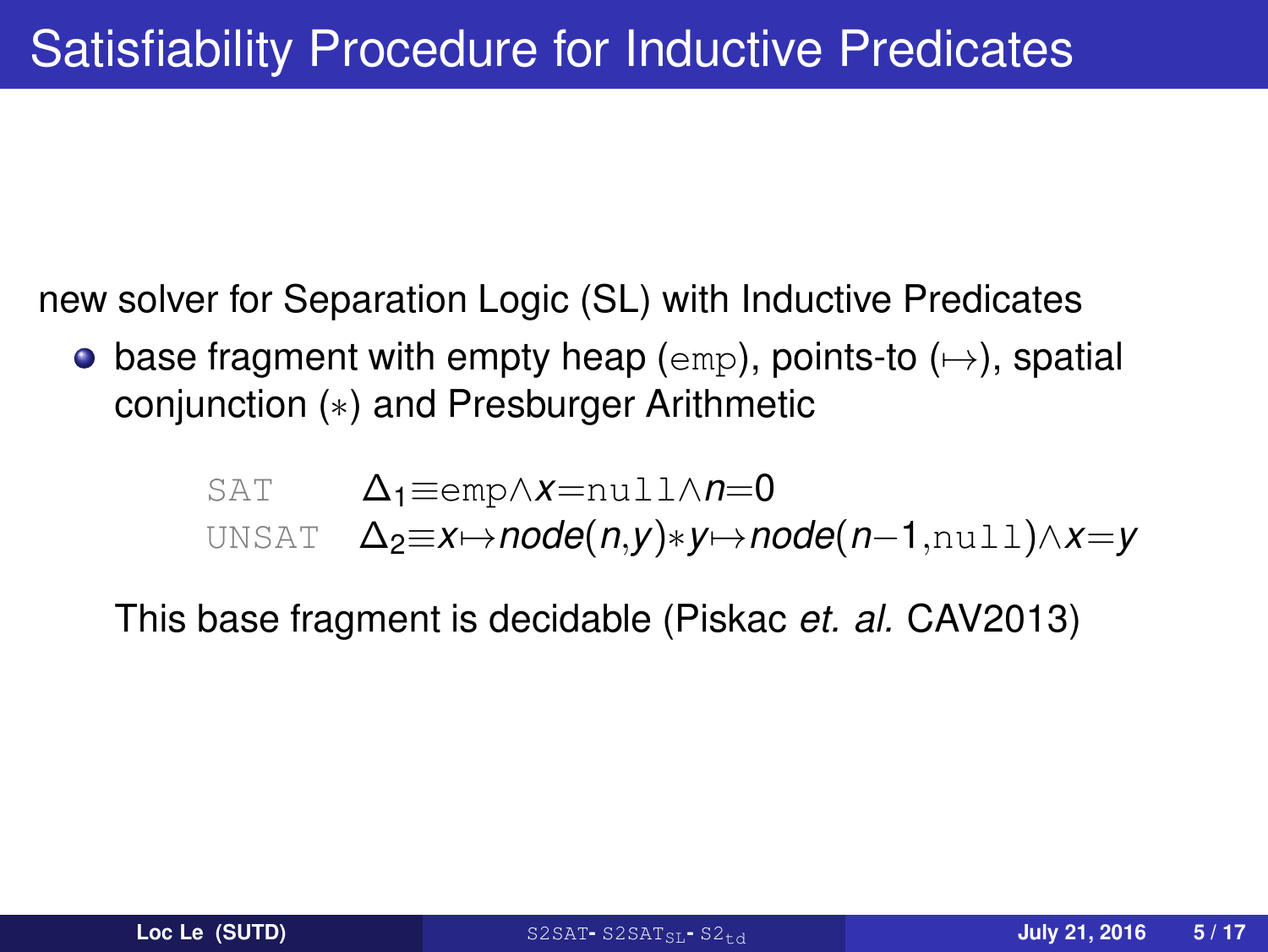# Satisfiability Procedure for Inductive Predicates

new solver for Separation Logic with Inductive Predicates

• augmented with inductive predicates

$$
\text{pred} \ \textit{sll}(i,\text{root}) \ \equiv \ \text{emp}\land \text{root} = \text{null}\land i=0 \\ \lor \ \exists \ r \cdot \text{root} \rightarrow \text{node}(i,r) * \text{sll}(i-1,r) \land i>0
$$

*sll*(*n*,*x*) ≡ (*x*=null∧*n*=0) ∨ (*z* $\mapsto$ *node*(*n*,null)∧*n*=1) ∨ ...

SAT 
$$
\Delta_3 = sll(n,x) \land n=1
$$
 Unfolding  
\n $\Delta_3 = (x = \text{null} \land \text{m=0} \land \text{m=1}) \lor (x \rightarrow \text{node}(n, \text{null}) \land n > 0 \land n=1)$   
\nUNSAT  $\Delta_4 = sll(n,t) \land n < 0$  Unfolding  
\n $\Delta_4 = (t = \text{null} \land \text{m=0} \land n < 0) \lor \dots$ 

Approaches to solving  $\Delta_4$ 

- Over-approximated Invariant Inference: *i*≥0
- o Induction reasoning.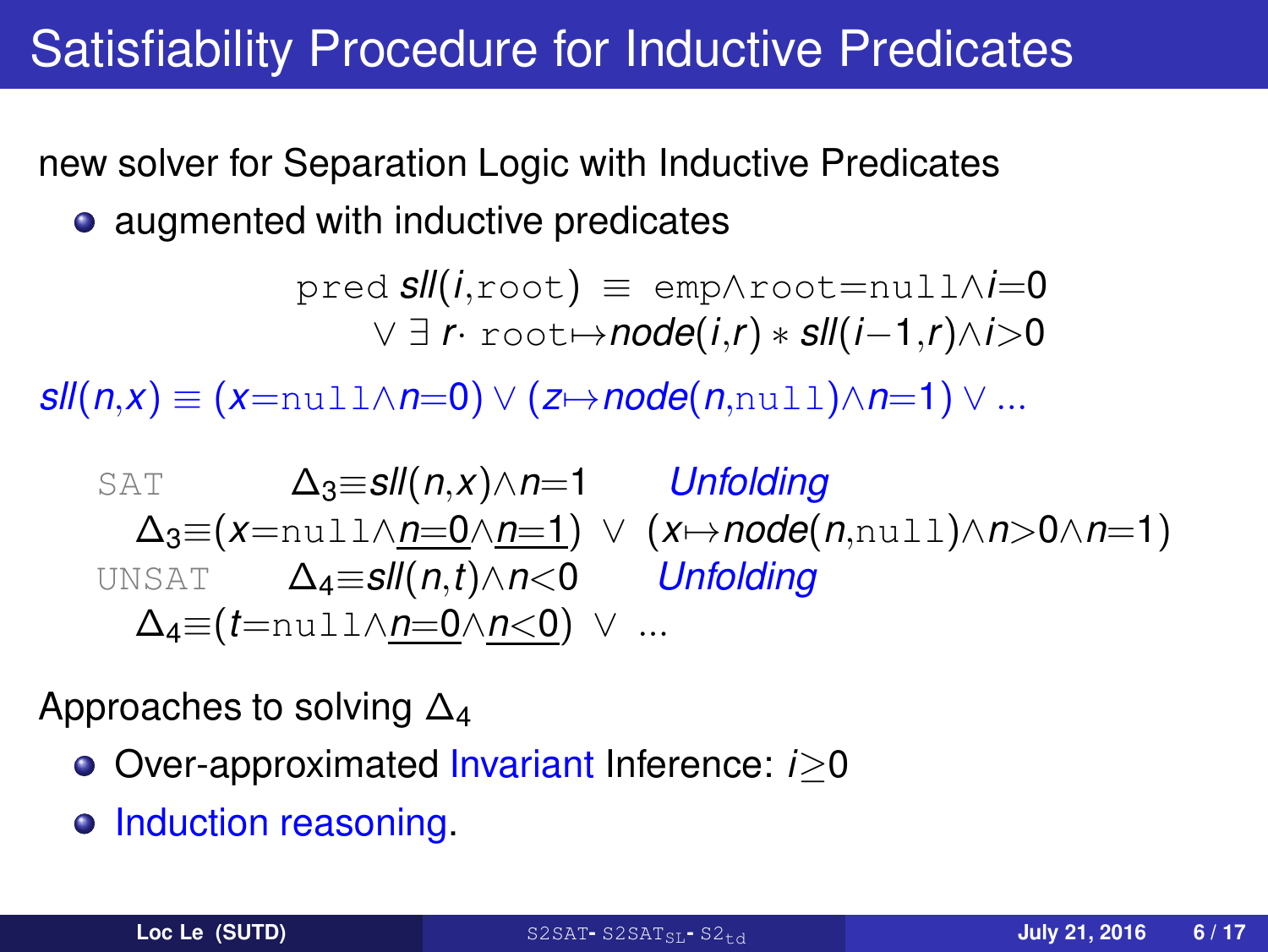# **Contributions**

Contribution 1: S2SAT - a generic semi-decision procedure for a logic

- **1** sound and complete base logic
- **<sup>2</sup>** augmented with inductive predicates
- Given an input  $\Delta_0$ , S2SAT
	- constructs unfolding trees for  $\Delta_0$  st.  $\Delta_0 \equiv \Delta_{21} \vee \Delta_{22} \vee ...$
	- detects Cyclic Proof for induction proving.

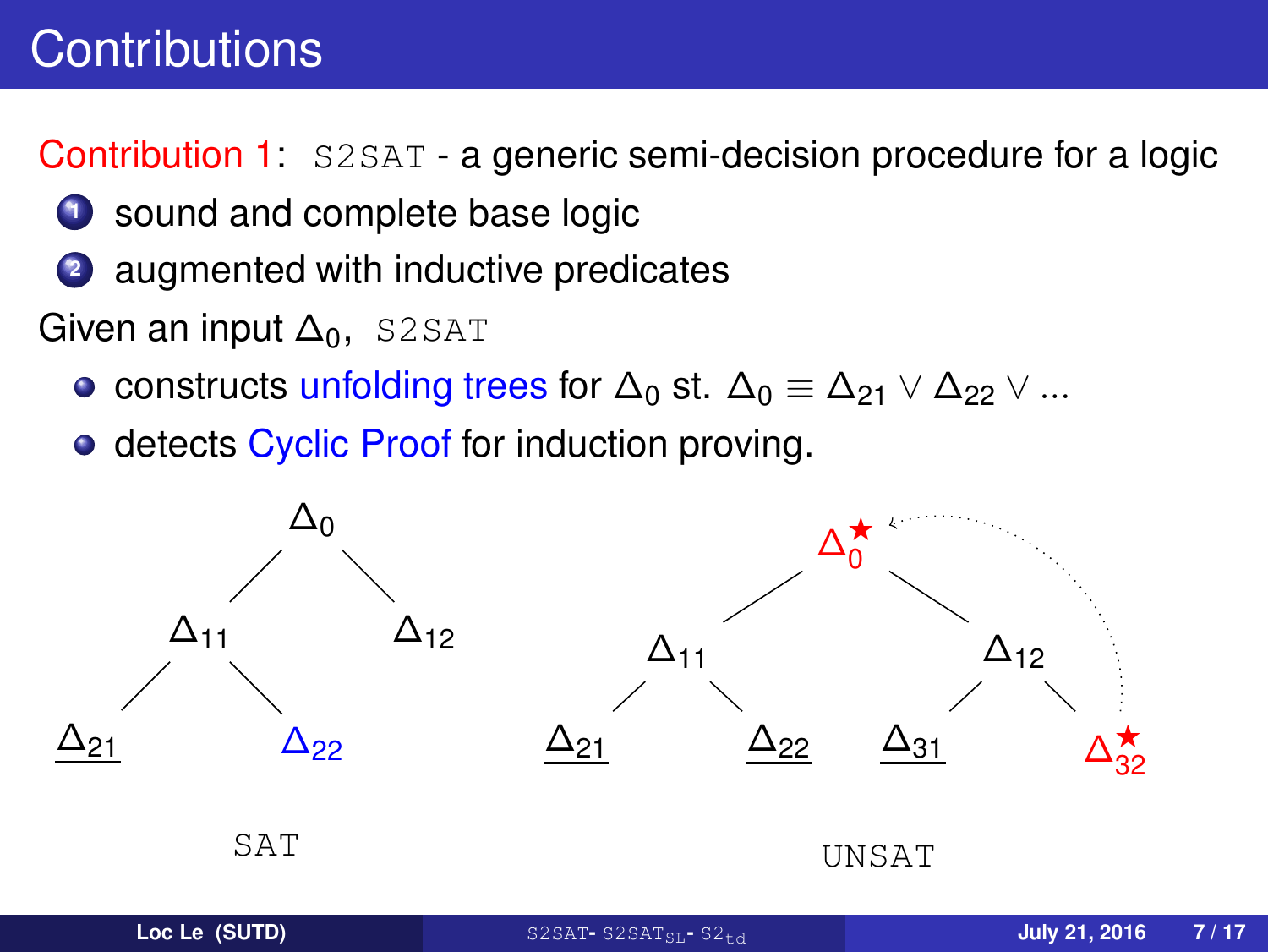### Contribution 2:  $S2SAT_{ST}$  - an instantiation of S2SAT.

 $S2SAT_{SL}$  is a semi-decision procedure for Separation Logic with General Inductive Predicates and Presburger Arithmetic.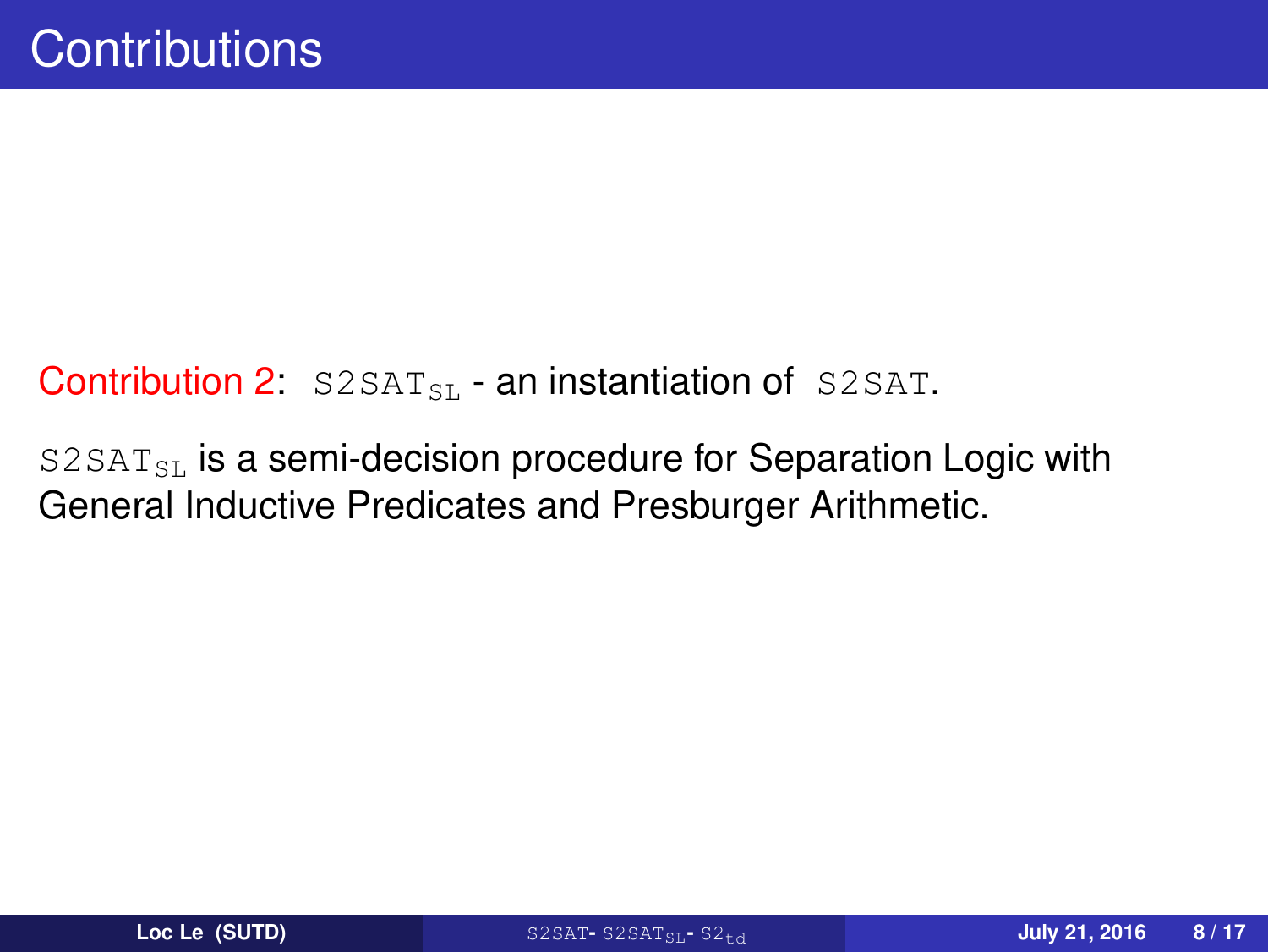## $S2SAT_{SL}$ : a solver for SL with Inductive Predicates

#### $S2SAT_{\rm SL}$  is an instantiation of S2SAT.

```
1 struct node {int val;node next};
2 node sll(int i){
3 if (i==0) return NULL;
4 return new node(i,sll(i-1));
5 }
6 int test(node x){
7 if (x==NULL) return 1;
8 else {
9 if (x=va1 \le 0) return 0:
10 else return test(x->next);
11 }
12 }
13 int main(int n) {
14 if (n<0) return 0;
15 node x = sll(n);
16 int r = \text{test}(x);//positive list?
17 if (r == 0) ERROR();
18 return 1;
19 }
```

```
pred sll(i,res) ≡
  emp∧res=null∧i=0
\lor ∃r· res→node(i,r)∗sll(i-1,r)∧i≠0
 inv: i≥0;
```

$$
\begin{array}{ll}\text{pred } \textit{test}(x, \text{res}) & \equiv \\ & \text{emp} \land x = \text{null} \land \text{res} = 1 \\ \lor \ x \neq \text{null} \land x.\textit{val} \leq 0 \land \text{res} = 0 \\ \lor \ \textit{test}(x.\textit{next}, \text{res}) \land x \neq \text{null} \land x.\textit{val} > 0; \\ & \overline{\textit{inv}} \colon 0 \leq \text{res} \leq 1;\end{array}
$$

$$
\Delta_0 \equiv \mathit{sII}(n,x) * \mathit{test}(x,r_1) \wedge n \geq 0 \wedge r_1 = 0
$$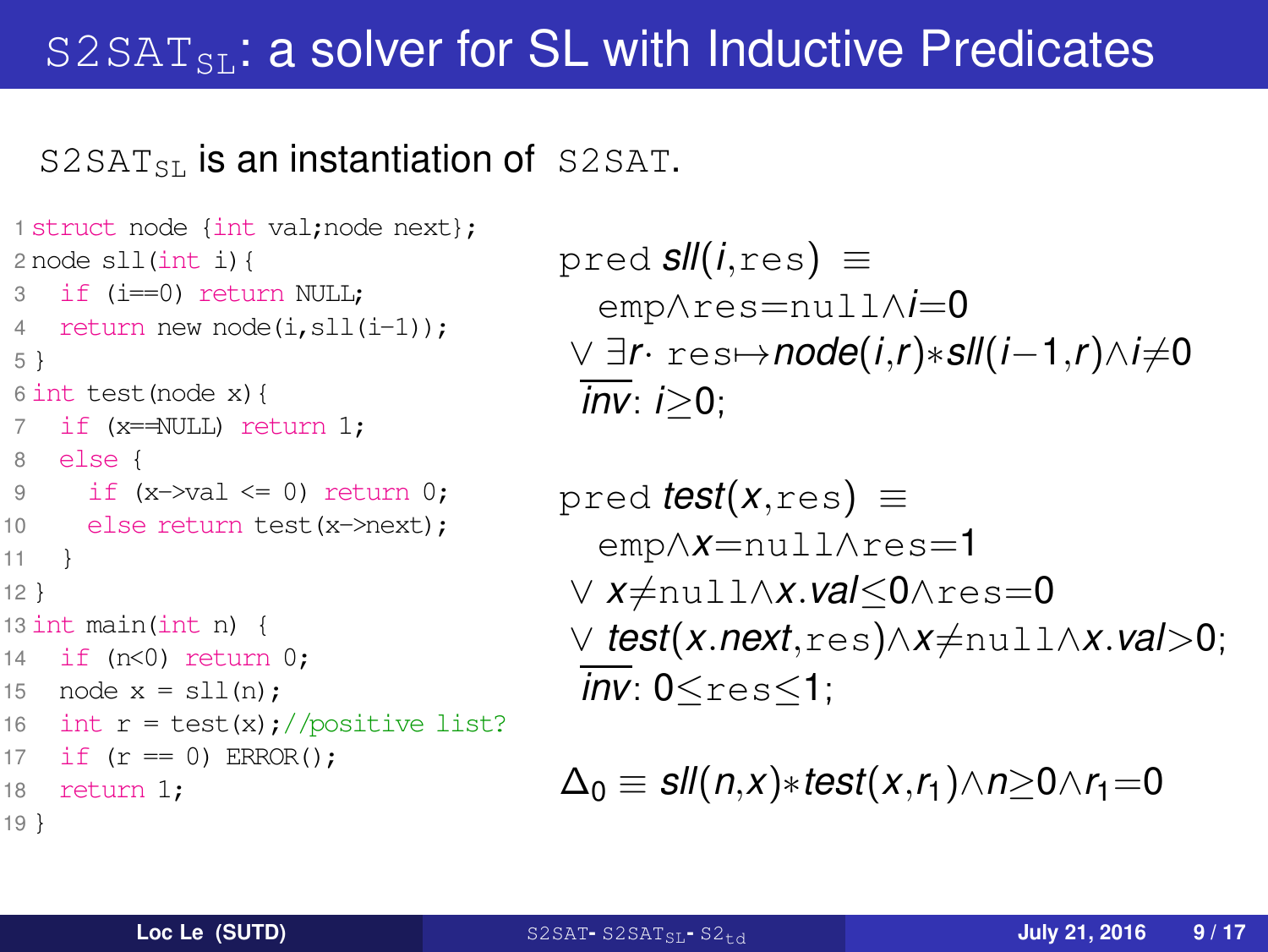## $S2SAT<sub>ST</sub>$ : a solver for SL with Inductive Predicates

$$
\text{pred sll}(i, \text{res}) \equiv \text{emp} \land \text{res} = \text{null} \land i = 0
$$
\n
$$
\lor \exists r \cdot \text{res} \mapsto \text{node}(i, r) * \text{sll}(i - 1, r) \land i \neq 0 \quad \text{inv: } i \geq 0;
$$
\n
$$
\text{pred test}(x, \text{res}) \equiv \text{emp} \land x = \text{null} \land \text{res} = 1
$$
\n
$$
\lor x \neq \text{null} \land x \cdot \text{val} \leq 0 \land \text{res} = 0
$$
\n
$$
\lor \text{test}(x.\text{next}, \text{res}) \land x \neq \text{null} \land x \cdot \text{val} > 0 \quad \text{inv: } 0 \leq \text{res} \leq 1;
$$

$$
\Delta_0 \equiv \mathit{sII}(n,x) * \mathit{test}(x,r_1) \wedge n \geq 0 \wedge r_1 = 0
$$

- **1** Under-approximation. None
- **<sup>2</sup>** Over-Approximation. π0≡*n*≥0∧0≤*r*1≤1∧*n*≥0∧*r*1=0. Not UNSAT

∆0

Figure : Unfolding Tree  $\mathcal{T}_0$ .

**<sup>3</sup>** Cyclic Detection. None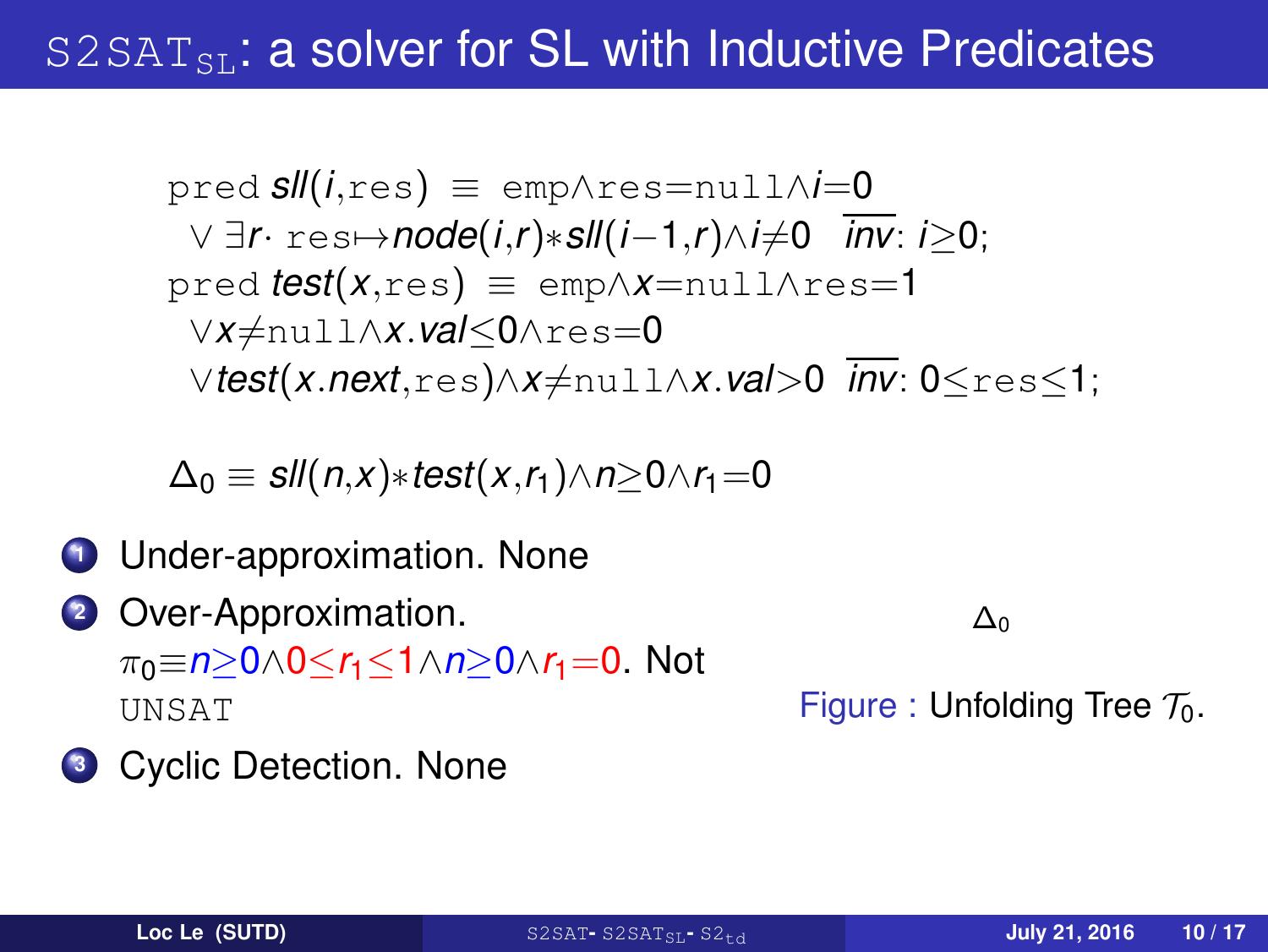## $S2SAT<sub>ST</sub>$ : a solver for SL with Inductive Predicates

$$
\text{pred sll}(i, \text{res}) \equiv \text{emp} \land \text{res} = \text{null} \land i = 0
$$
\n
$$
\lor \exists r \cdot \text{res} \mapsto \text{node}(i, r) * \text{sll}(i - 1, r) \land i \neq 0 \quad \text{inv: } i \geq 0;
$$
\n
$$
\text{pred test}(x, \text{res}) \equiv \dots \quad \text{inv: } 0 \leq \text{res} \leq 1;
$$
\n
$$
\Delta_0 = \text{sll}(n, x) * \text{test}(x, r_1) \land n \geq 0 \land r_1 = 0
$$
\n
$$
\Delta_{11} = \text{test}(x, r_1) \land n \geq 0 \land r_1 = 0 \land x = \text{null} \land n = 0
$$
\n
$$
\Delta_{12} = x \mapsto \text{node}(n, x_1) * \text{sll}(n - 1, x_1) * \text{test}(x, r_1) \land n \geq 0 \land r_1 = 0 \land n \neq 0
$$

### **<sup>1</sup>** Under-approximation. None

### **<sup>2</sup>** Over-Approximation. π11≡0≤*r*1≤1∧*n*≥0∧*r*1=0∧*x*=null∧*n*=0. Not UNSAT π12≡*x*6=null∧*n*−1≥0∧0≤*r*1≤1∧*n*≥0∧  $r_1$ =0 $\land$ *n* $\neq$ 0. Not unsat

**<sup>3</sup>** Cyclic Detection. None



Figure : Unfolding Tree  $\mathcal{T}_1$ .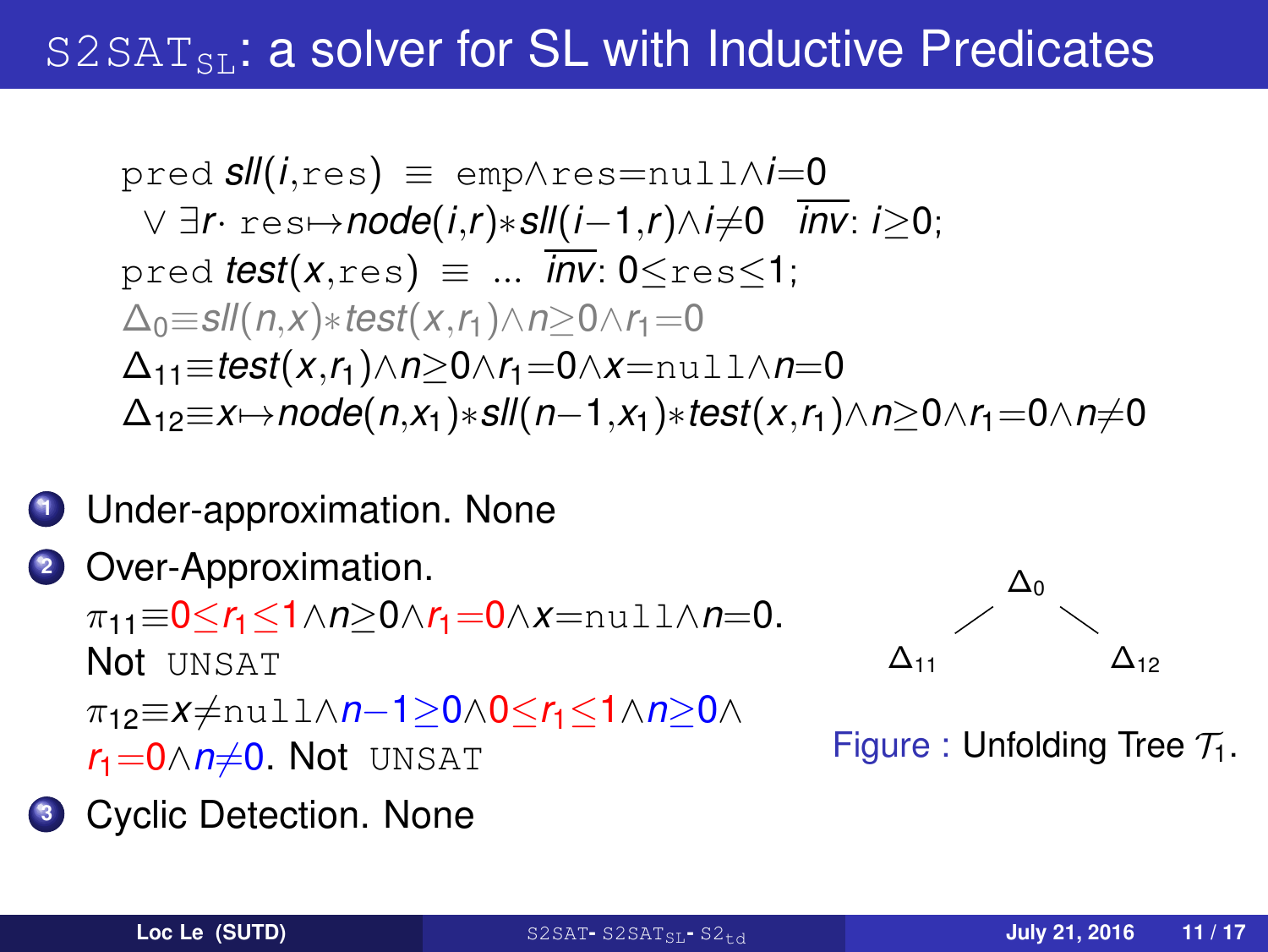## $S2SAT_{ST}$ : a solver for SL with Inductive Predicates

$$
\text{pred } \text{test}(x, \text{res}) \equiv \text{emp} \land x = \text{null} \land \text{res} = 1
$$
\n
$$
\lor x \neq \text{null} \land x.\text{val} \leq 0 \land x = 0
$$
\n
$$
\lor \text{test}(x.\text{next}, \text{res}) \land x \neq \text{null} \land x.\text{val} > 0 \text{ inv: } 0 \leq \text{res} \leq 1;
$$

$$
\Delta_0 \equiv \textit{sll}(n, x) * \textit{test}(x, r_1) \land n \ge 0 \land r_1 = 0
$$
\n
$$
\Delta_{11} \equiv \textit{test}(x, r_1) \land n \ge 0 \land r_1 = 0 \land x = \text{null} \land n = 0
$$
\n
$$
\Delta_{12} \equiv x \mapsto \textit{node}(n, x_1) * \textit{sll}(n-1, x_1) * \textit{test}(x, r_1) \land n \ge 0 \land r_1 = 0 \land n \ne 0
$$

Context-sensitive Unfolding using *branch* invariant:



$$
2 \text{ inv}_{br_2} \equiv x \neq \text{null} \land r_1 = 0
$$

**3** *inv<sub>br</sub>*= $x \neq$ null∧0≤*r*<sub>1</sub>≤1



Figure : Unfolding Tree  $\mathcal{T}_2$ .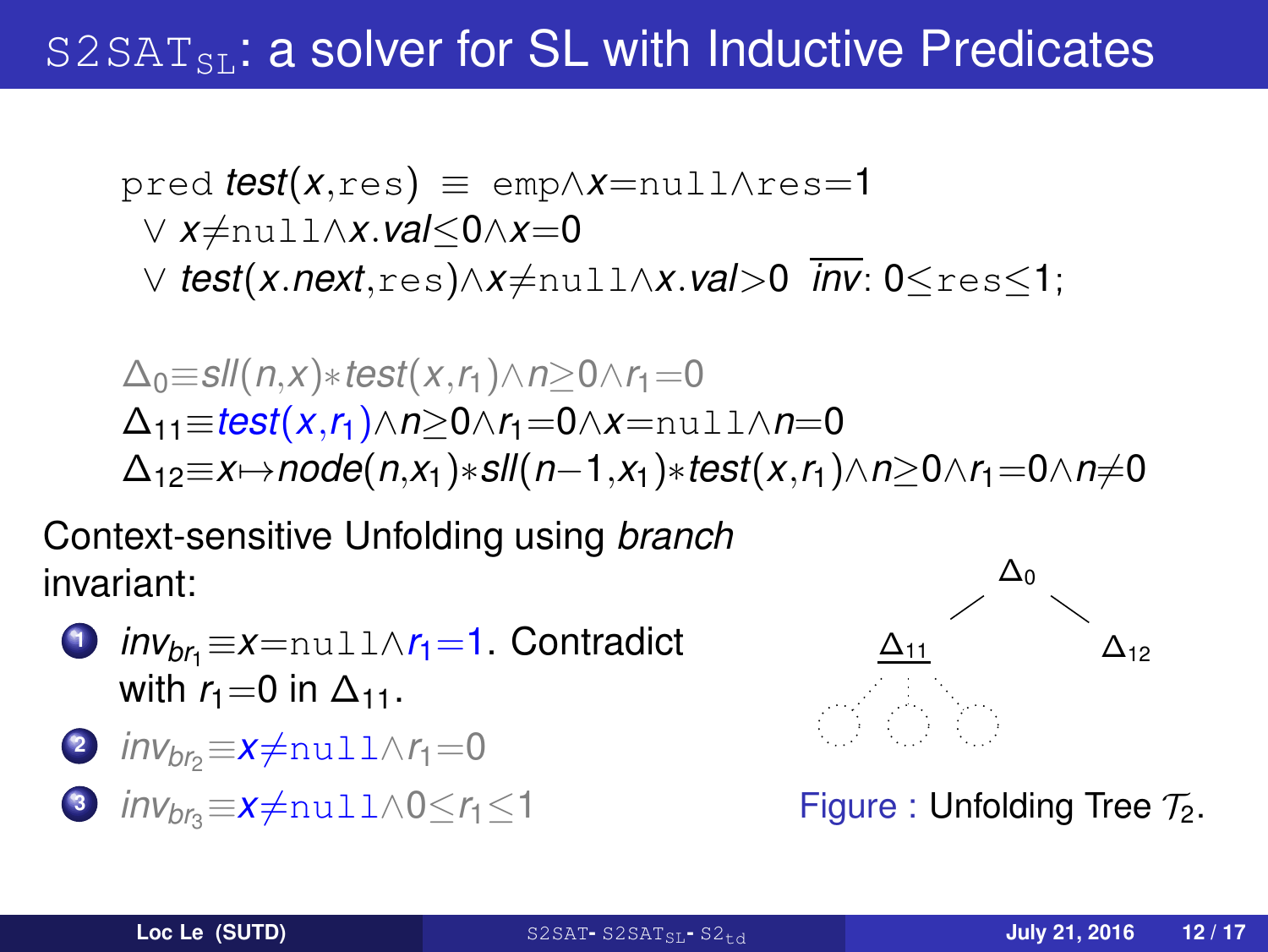## $S2SAT<sub>ST</sub>$ : a solver for SL with Inductive Predicates

$$
\text{pred} \ \mathsf{Sll}(i, \text{res}) \ \equiv \ \ldots \ \overline{\mathsf{inv}}: i \geq 0; \\
 \text{pred} \ \mathsf{test}(x, \text{res}) \ \equiv \ \ldots \ \overline{\mathsf{inv}}: 0 \leq \text{res} \leq 1;
$$

 $\Delta_0$ ≡*sll*(*n*,*x*)∗*test*(*x*,*r*<sub>1</sub>)∧*n*≥0∧*r*<sub>1</sub>=0  $\Delta_{32} \equiv x \mapsto n$ ode( $n, x_1$ )∗*ll*( $n-1, x_1$ )∧  $x \neq n$ ull∧ $n < 0 \land r = 0 \land n > 0 \land r_1 = 0$  $\Delta_{33} \equiv x \mapsto \text{node}(n, x_1) * s$ ll $(n-1, x_1) * test(x_1, r_1) \wedge x \neq \text{null} \wedge n > 0 \wedge r_1 = 0$ 



**3** Cyclic Detection. Δ<sub>33</sub> is linked back to Δ<sub>0</sub>.



Figure : Unfolding Tree  $\mathcal{T}_3$ .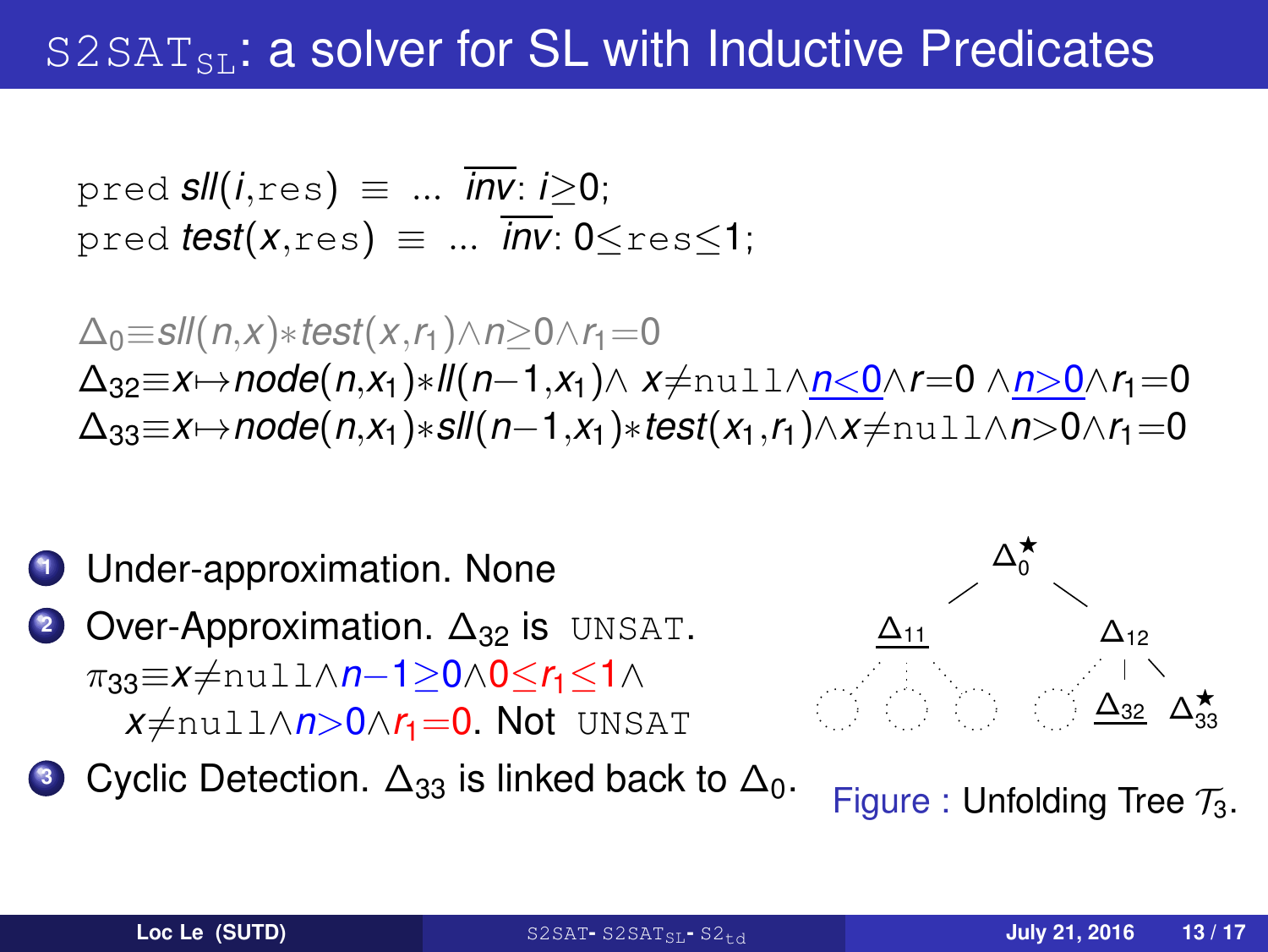More in the paper

- **1** A decidable fragment s.t. S2SAT<sub>SL</sub> always terminates.
- **<sup>2</sup>** Over-approximated Invariant Inference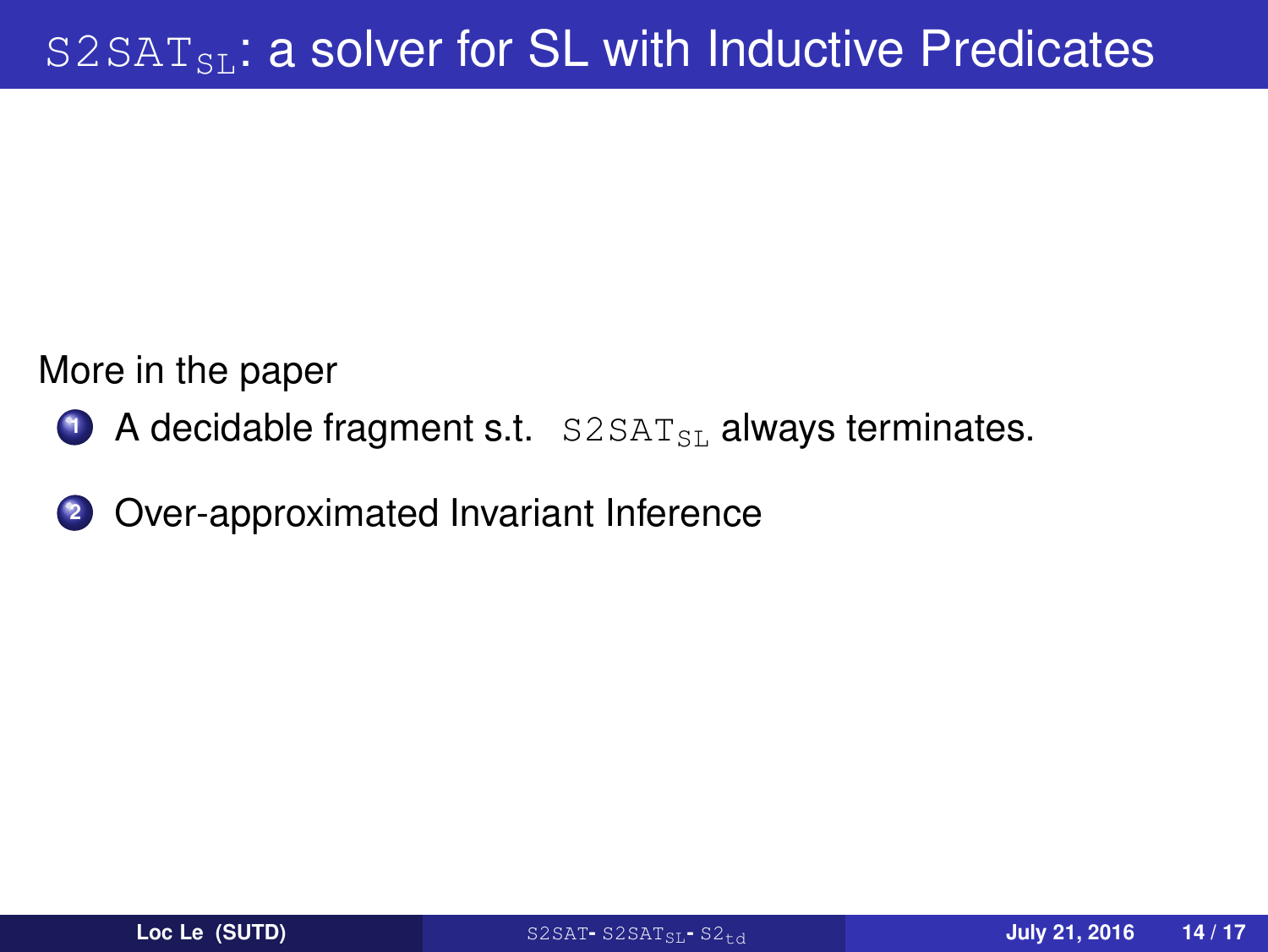# Implementation and Evaluation

Implemented solver  $S2SAT_{\text{SIL}}$  and verifier  $S2_{\text{td}}$  based on HIP/SLEEK (Chin *et. al SCP12*).

- 102 recursive/loop programs taken from SV-COMP2016
- points: +2 for s $\sqrt{ }$ , +1 for e $\sqrt{ }$ , 0 unk, -16 for s**x**, and -32 for e**x**

| Tool              | #s $\lambda$ | #e $\sqrt{ }$ | #unk | #sX | #eX | points | mins |
|-------------------|--------------|---------------|------|-----|-----|--------|------|
| <b>ESBMC</b>      | 38           | 40            | 21   | 0   | 3   | 20     | 53   |
| <b>UAutomizer</b> | 17           | 23            | 62   | 0   |     | 57     | 23   |
| SeaHorn           | 48           | 45            | 5    | 4   |     | 77     | 26   |
| <b>CBMC</b>       | 33           | 39            | 29   |     |     | 89     | 90   |
| Smack-Corral      | 33           | 37            | 28   | 0   |     | 103    | 105  |
| $S2_{\text{td}}$  | 41           | 45            | 16   |     |     | 127    | 25   |
|                   |              |               |      |     |     |        |      |

 $S2_{\text{td}}$  performed well over recursive/loop programs.

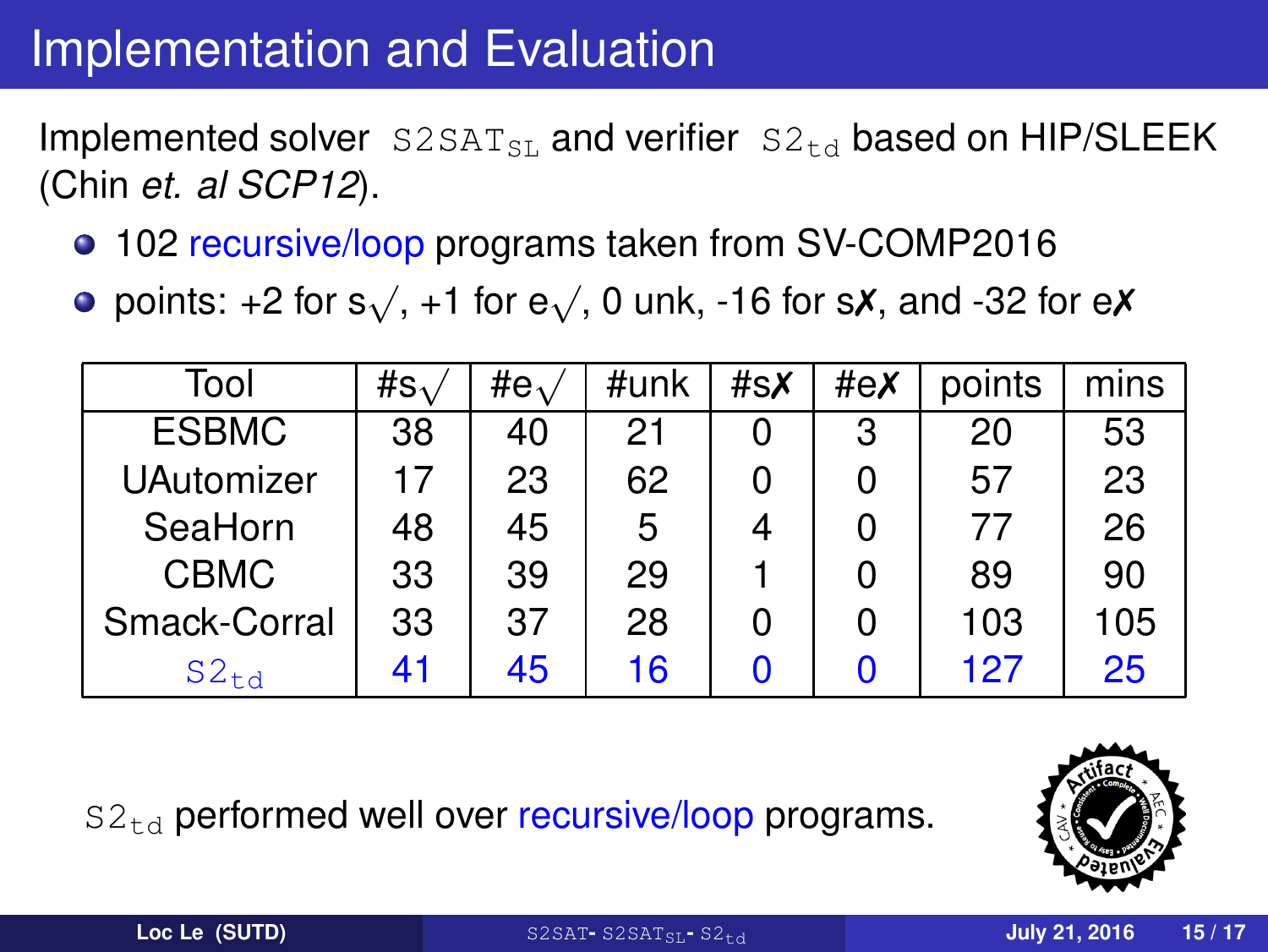More experimental results in the paper

- **o** S2SAT<sub>SL</sub> vs. SLSAT (Brotherston *et. al.* LiSC2014). S2SAT<sub>SL</sub> is more effective and efficient than SLSAT.
- $\bullet$  S2SAT<sub>SL</sub> on a set of satisfiability problems over complex data structures.  $S2SAT_{ST}$  is expressive.

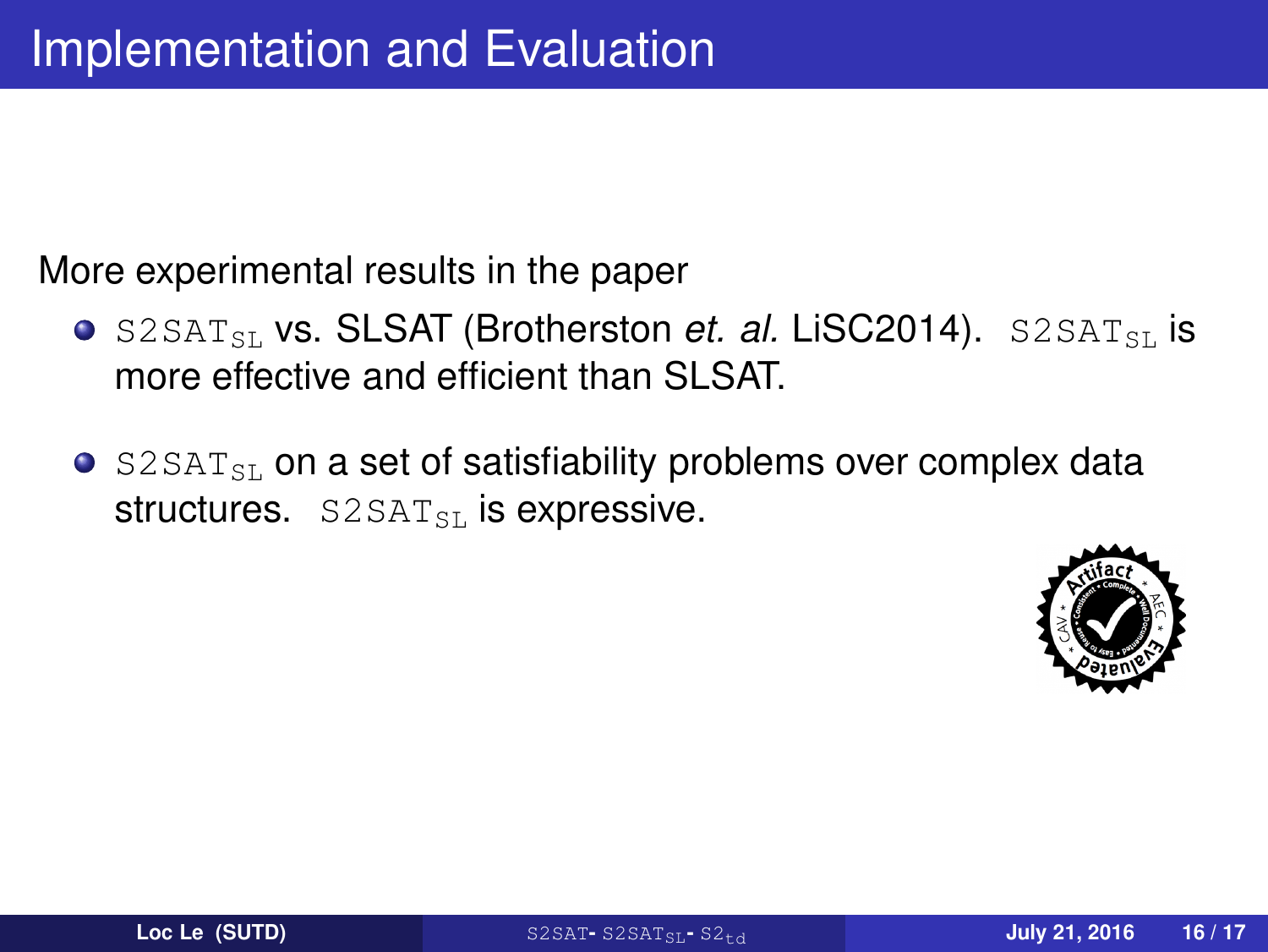### **<sup>1</sup>** S2SAT, a generic satisfiability procedure for a logic

- sound and complete base logic
- augmented with inductive predicates
- 2 S2SAT<sub>SL</sub>, a semi-decision procedure for Separation Logic with general Inductive Predicates and Presburger Arithmetic.
- **3** Experimental Evaluation for  $S2SAT_{SL}$  and  $S2_{td}$ .